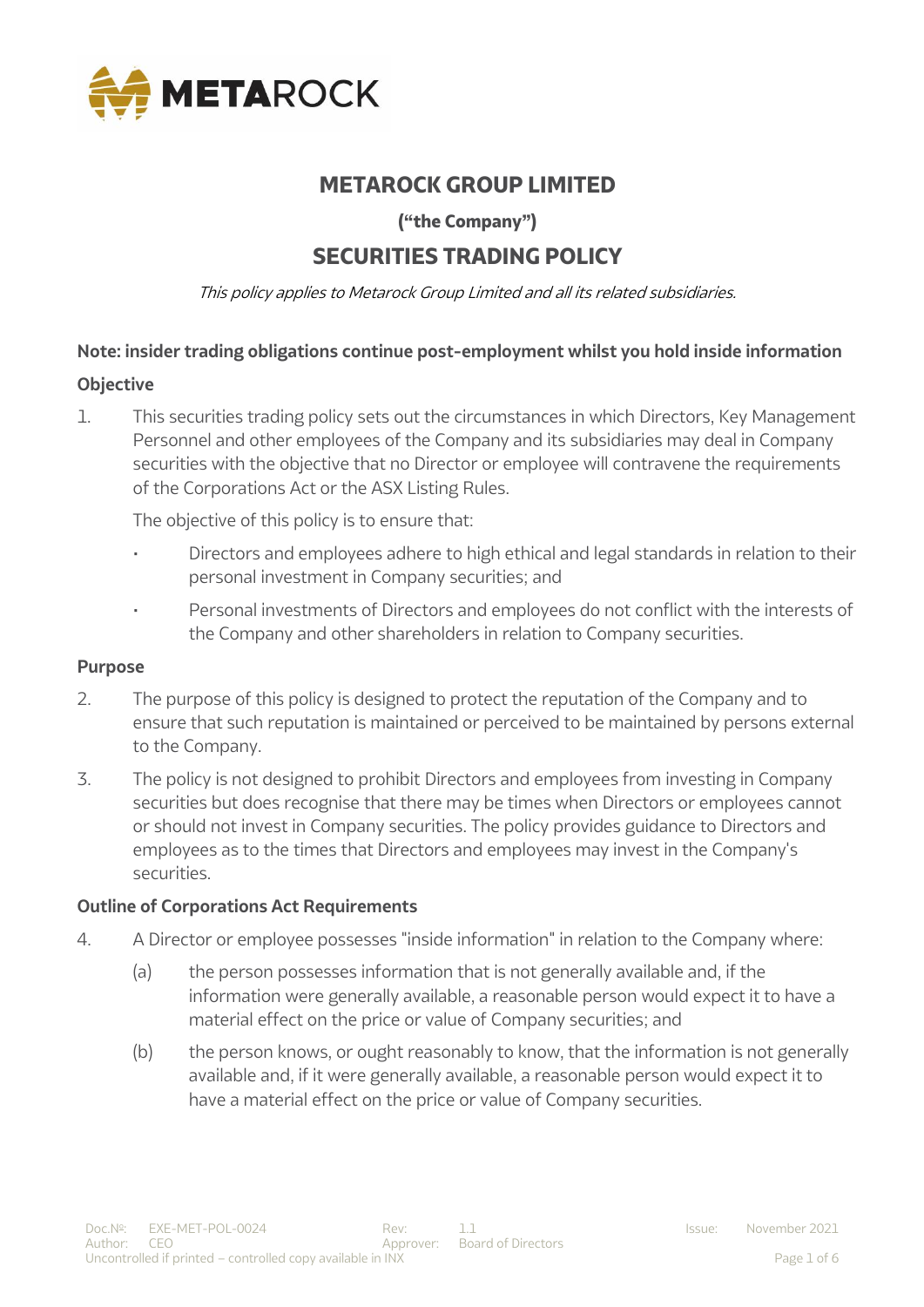

A reasonable person would be taken to expect information to have a material effect on the price or value of Company securities if the information would, or would be likely to, influence persons who commonly invest in securities in deciding whether or not to deal in Company securities in any way $^1$ .

5. If a Director or employee possesses "inside information" in relation to the Company, the person must not:

- (a) deal in Company securities in any way; or
- (b) procure another person to deal in Company securities in any way; or
- (c) directly or indirectly, communicate the information, or cause the information to be communicated, to another person if the person knows, or ought reasonably to know, that the other person would, or would be likely to, deal in Company securities in any way or procure a third person to deal in Company securities in any way.
- 6. For the purposes of paragraphs (a) and (b) above:
	- (a) "Company securities" includes any shares in the Company, debentures (including convertible notes) issued by the Company, units of shares in the Company and options to acquire or subscribe for shares in the Company;
	- (b) to "deal" in Company securities includes subscribing for, purchasing or selling Company securities or entering into an agreement to do any of those things.
- 7. A Director or employee who deals in Company securities while they possess "inside information" will be liable to both civil and criminal penalties. The penalties are:
	- (a) in the case of a natural person, up to  $$220,000$ :
	- (b) in the case of a body corporate, up to  $$1.1$  million; and
	- (c) unlimited civil liability equivalent to the damages caused.

## **Examples of "inside information"**

8. Examples of information which may be considered to be "inside information" include the details relating to the items listed below (this is not an exhaustive list):

- (a) sales figures;
- (b) profit forecasts;
- (c) unpublished announcements;
- (d) proposed changes in capital structure, including share issues, rights issues and the redemption of securities;
- (e) borrowings;
- (f) impending mergers, acquisitions, reconstructions, takeovers, etc;

 $\overline{a}$ 

<sup>&</sup>lt;sup>1</sup> Section 1043A Corporations Act.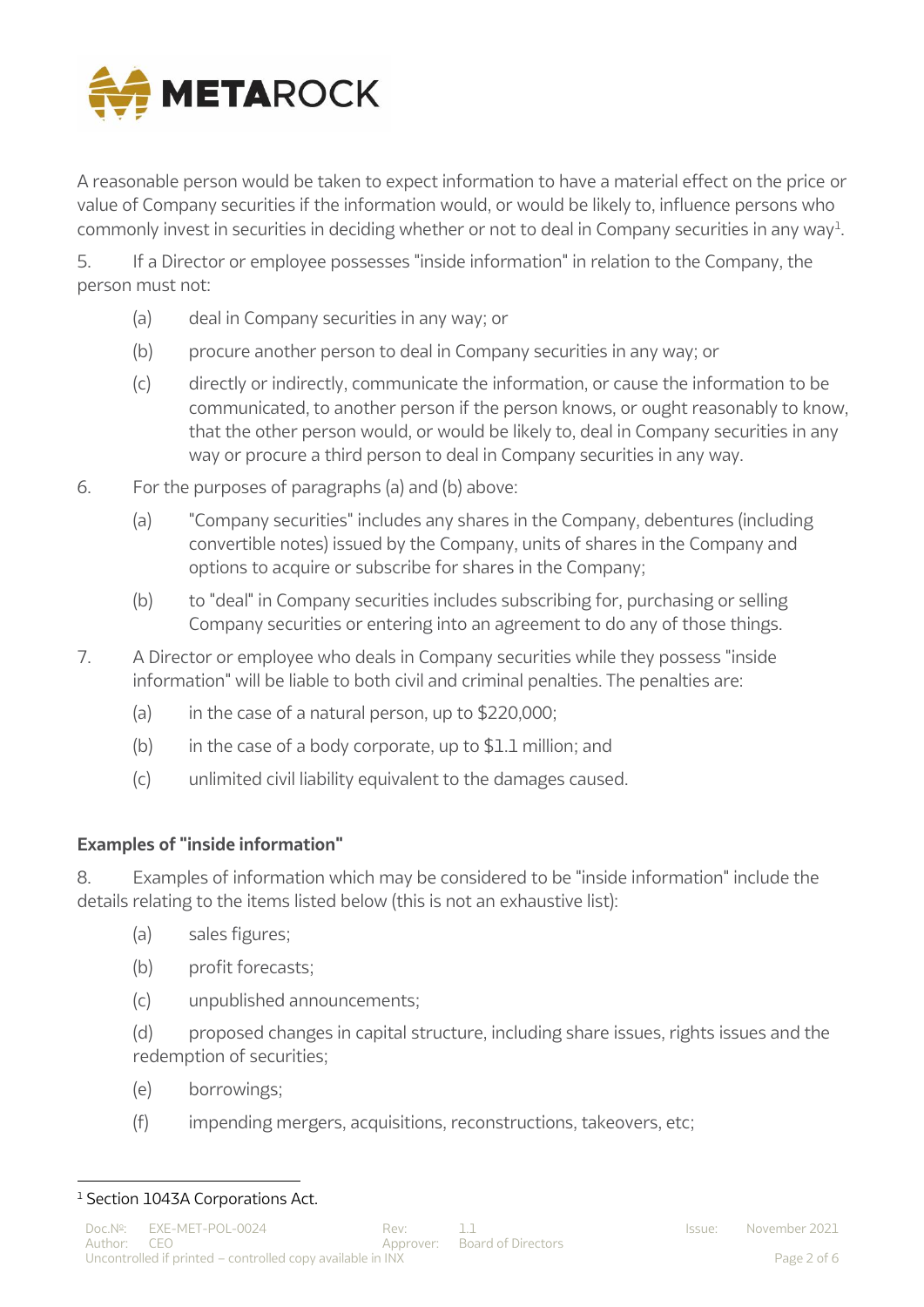

(g) significant litigation;

(h) significant changes in operations or proposed changes in the general character or nature of the business of the Company or its subsidiaries;

- (i) new distributorships, products and technology;
- (i) liquidity and cashflow information;

(k) major or material purchases or sales of assets (consideration exceeding \$10,000,000 should be treated as material);

- (l) management restructuring or Board of Directors changes;
- (m) new significant contracts or customers; and
- (n) a new entity proposing to buy, or a shareholder proposing to sell, a substantial number of shares in the Company.

## **Application of the Policy**

9. The policy applies to all Directors, all employees who are engaged in the management of the Company (whether as an employee, consultant or contractor) or who from time to time possess information that could be considered inside information or who are nominated as such by the Board of Directors (together "Key Management Personnel") and other employees, and to their respective associates (including a company or trust controlled by the Director or employee, a spouse, dependant children, a close relative, a person acting in concert with the Director or employee, etc).

## **Policy**

10. General Principles - Directors and employees of the Company and its subsidiaries should note the following general principles regarding their personal trading of Company securities:

(a) avoid and be seen to avoid, actual or potential conflict between their personal interest and their duty to the Company and its shareholders;

(b) not to derive personal advantage from information which is not generally available and which has been obtained by reason of, or in the course of, their directorship or employment;

(c) seek prior approval of the Managing Director (or the Chairman in the case of the Managing Director and Non-executive Directors) to trade to ensure the Company's and shareholder's interests are not compromised;

(d) ensure any personal trading is on a scale that reflects your individual financial ability to fund and maintain an appropriately sized portfolio;

(e) ensure any personal trading does not adversely impact on your ability to perform normal duties;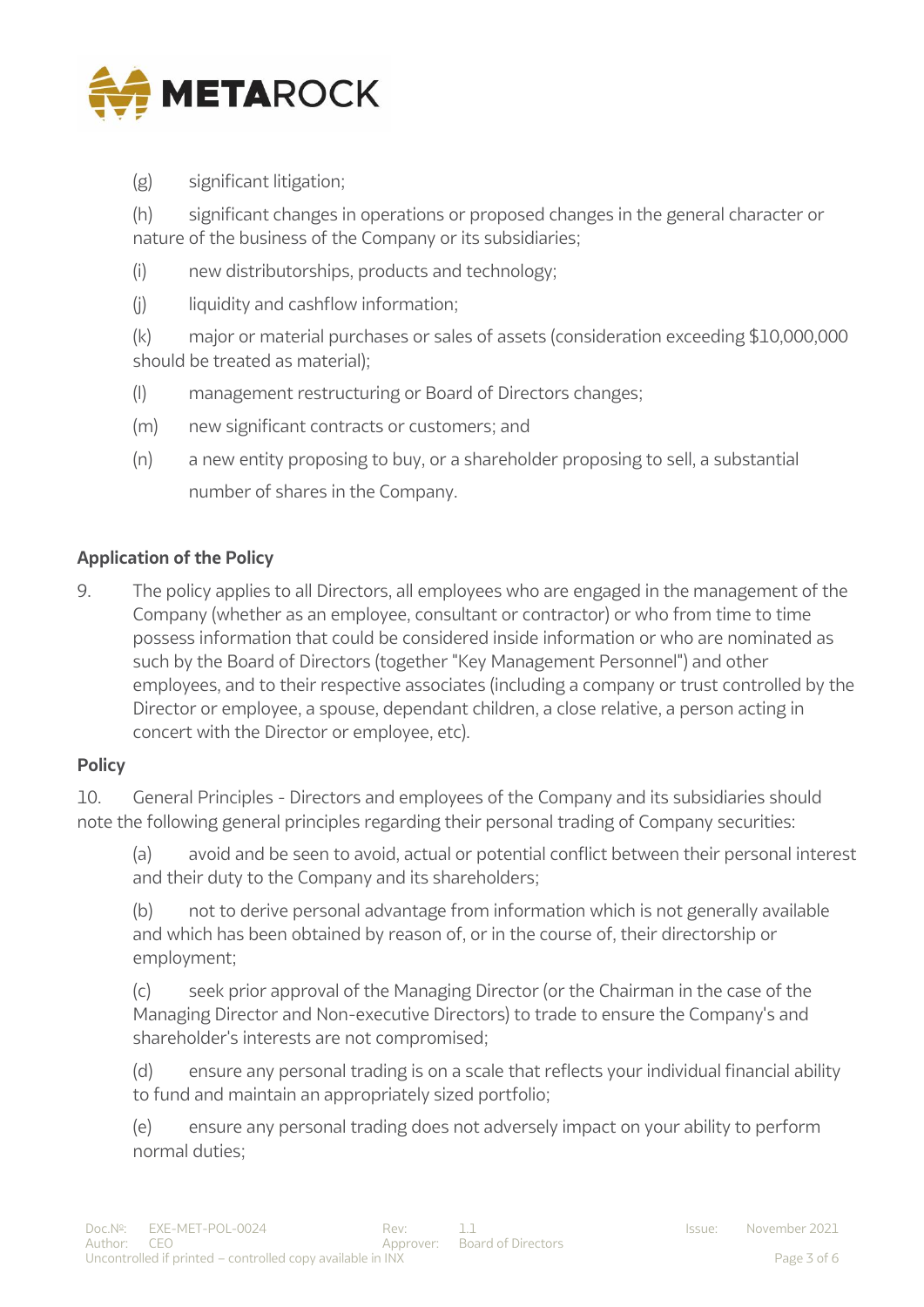

(f) not utilise broker credit - relevant exchange settlement terms must apply on all occasions and all transactions must be settled according to industry standards. Such prohibition does not extend to normal documented margin lending or loan facilities offered to the general public by brokers, banks or other lending institutions; and

(g) Directors and employees who have access to price sensitive information or "inside information" should not conduct personal trading in Company securities.

11. Short term trading - Notwithstanding the following, Directors and employees of the Company and its subsidiaries should never engage in short term trading of any Company securities. In general, the purchase of securities with a view to resale within a 12 month period and the sale of securities with a view to repurchase within a 12 month period would be considered to be transactions of a "short term" nature. However, the sale of shares immediately after they have been acquired through the conversion of a security (eg. exercise of an option) will not be regarded as short term trading.

- 12. Trading windows Subject to the below, the recommended time (in terms of avoiding suggestions of insider trading) for any Director or employee to deal in Company securities is during the four week period immediately after the:
	- (a) date of the Company's AGM;
	- (b) release by the Company of its half yearly results announcement to ASX;
	- (c) release by the Company of its yearly results announcement to ASX; or
	- (d) release of a disclosure document offering equity securities in the Company,

PROVIDED that the person is NOT in possession of any inside information relating to those securities.

- 13. **Trading Embargo** In addition, a "closed period" operates in respect of which Directors and employees are prohibited from dealing in Company securities during the two month period prior to release of the interim and full year results announcements. All holders of executive options are automatically regarded as being subject to this "closed period" restriction.
- 14. **Directors and Key Management Personnel** A Director or Key Management Personnel may not deal in Company securities, or enter into transactions or arrangements which operate to limit the economic risk of their holdings of Company securities, without the prior consent of the Managing Director (or Chairman of the Board in the case of the Managing Director and Non-executive Directors) before commencing the transaction. A Director or Key Management Personnel must also provide the Managing Director (or Chairman of the Board in the case of the Managing Director and Non-executive Directors) with subsequent confirmation of the trading that has occurred. No prior consent is required prior to a Director or Key Management Personnel participation in a Dividend Reinvestment Plan.
- 15. **Designated Officers** A Designated Officer being those persons so determined by the Board, are prohibited from entering into transactions or arrangements which operate to limit the economic risk of their holdings of Company securities.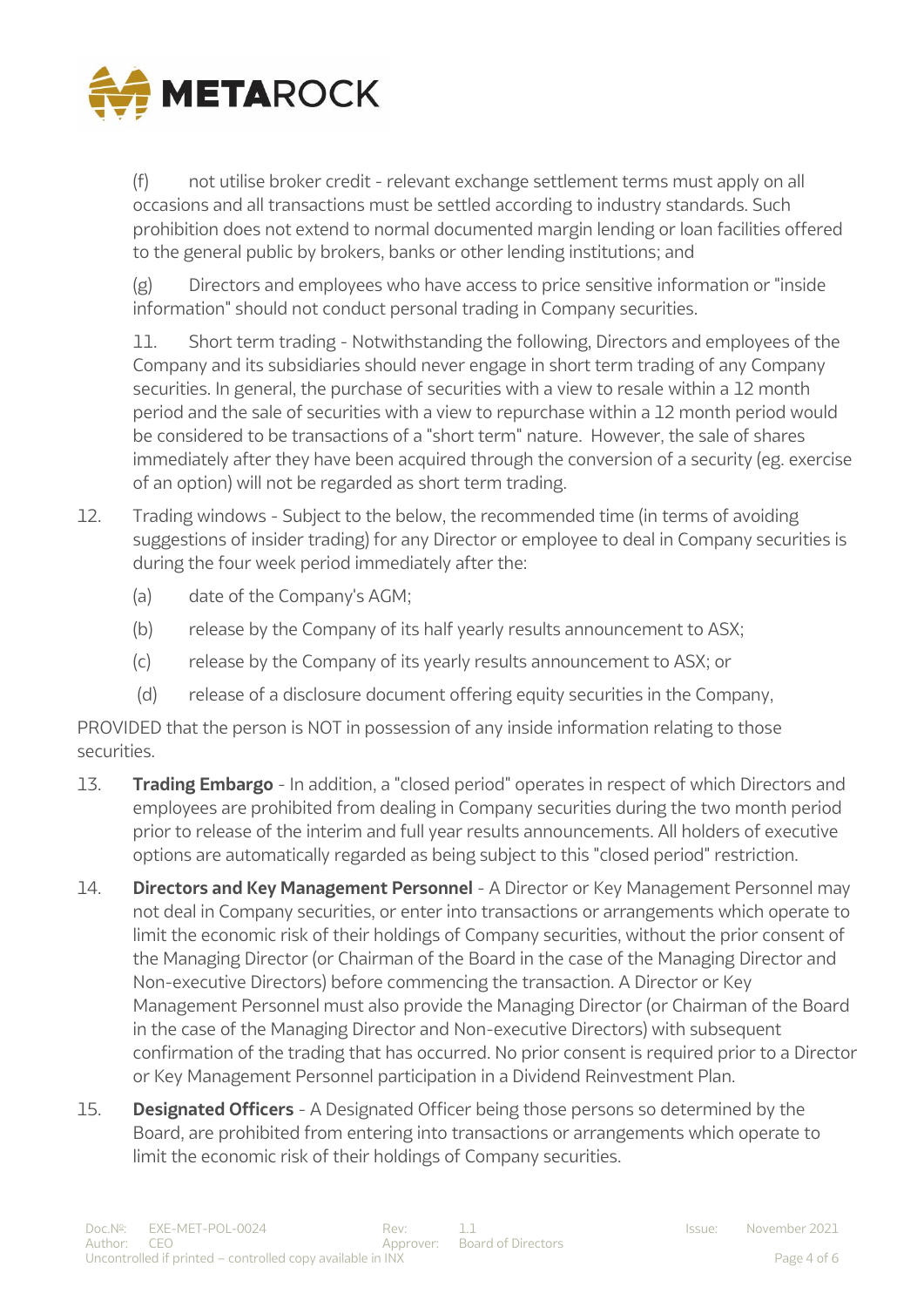

- 16. Prudence will dictate that dealings should generally be limited to the recommended times referred to in paragraph 12 above and that the Chairman will generally refuse consent to deal in Company securities outside these recommended times unless exceptional circumstances exist. In any event, the Director or Key Management Personnel should not deal in Company securities at any time if the Director or Key Management Personnel is in possession of any inside information relating to those securities.
- 17. **Prohibited period** A prohibited period includes any closed period and additional periods when Directors and Key Management Personnel are prohibited from trading which are imposed by the Board from time to time when the Company is considering matters which are subject to Listing Rule 3.1A (ie, exceptions to general continuous disclosure rule).
- 18. **Exceptional circumstances** During any prohibited period Directors and Key Management Personnel may be permitted to trade with prior written clearance in exceptional circumstances which include:
	- (a) severe financial hardship;
	- (b) court order, such as in a family settlement;
	- (c) other circumstances specific to an individual which the Chairman (or, in the case of the Chairman, a Non-executive Director [preferably the chairman of the Audit & Risk Management Committee]) determines are exceptional.
- 19. The procedure for obtaining prior written clearance during a prohibited period requires the Director and Key Management Personnel to state a 'request for approval of exceptional circumstances' explanation, and duration for which clearance is sought, in memo format or by email and have that consented to by the Chairman (or a Non-executive Director [preferably the chairman of the Audit & Risk Management Committee] if the request is from the Chairman).
- 20. Employees other than Key Management Personnel Employees of the Company other than Key Management Personnel may deal in Company securities at any time if the employee notifies the Company Secretary before commencing the transaction and after the transaction has occurred, providing confirmation of the trading. Employees are strongly advised to limit dealing in Company securities to the recommended timing referred to in paragraph 12 above.

In any event, the employees should not deal in Company securities at any time if the employee is in possession of any inside information relating to those securities.

- 21. Exercise of options, participation in employee share option plans etc Subject to the insider trading provisions of the Corporations Act, Directors and employees may at any time:
	- (a) acquire the Company's ordinary shares by conversion of securities giving a right of conversion to ordinary shares;
	- (b) acquire Company securities under a bonus issue made to all holders of securities of the same class;